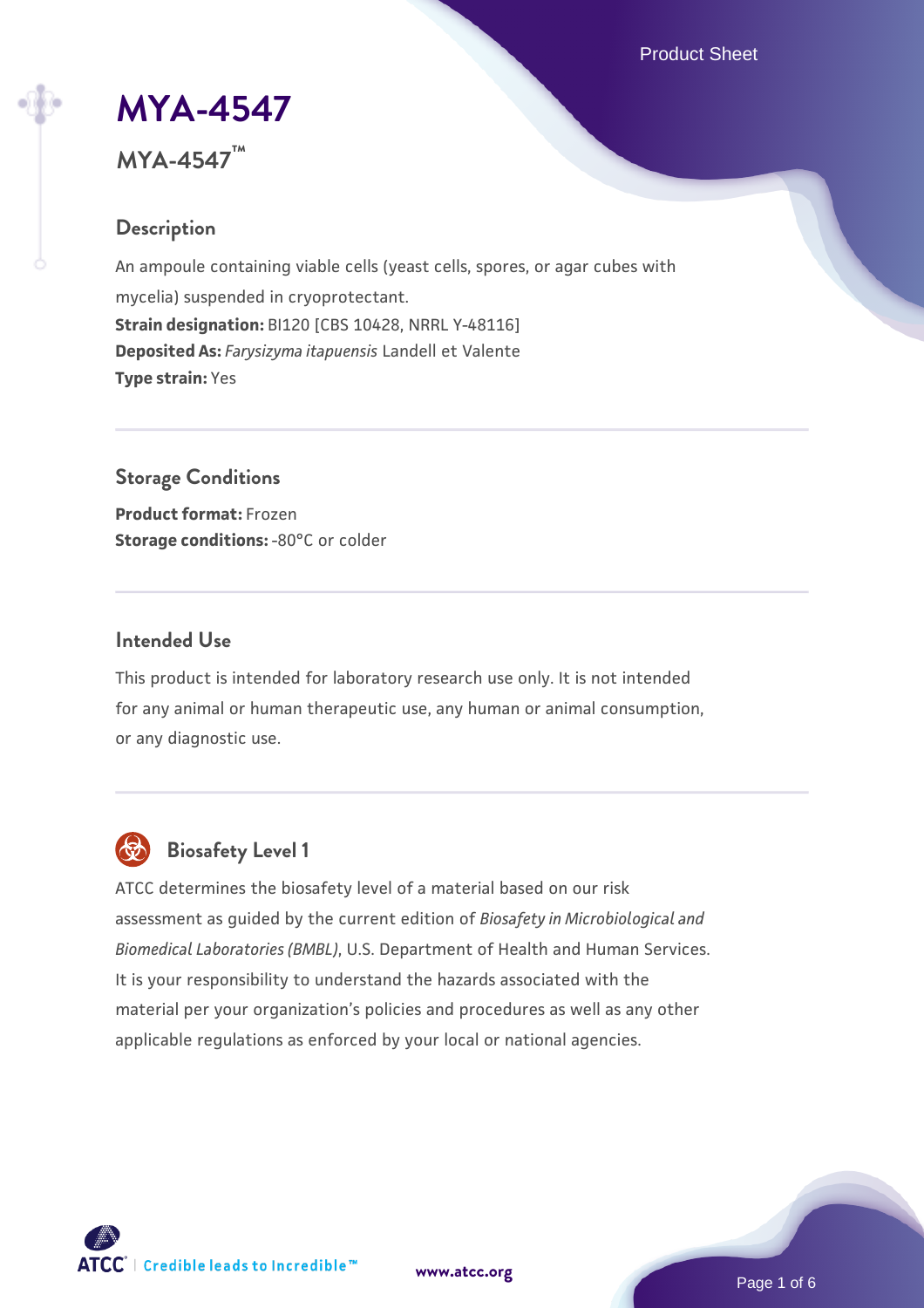ATCC highly recommends that appropriate personal protective equipment is always used when handling vials. For cultures that require storage in liquid nitrogen, it is important to note that some vials may leak when submersed in liquid nitrogen and will slowly fill with liquid nitrogen. Upon thawing, the conversion of the liquid nitrogen back to its gas phase may result in the vial exploding or blowing off its cap with dangerous force creating flying debris. Unless necessary, ATCC recommends that these cultures be stored in the vapor phase of liquid nitrogen rather than submersed in liquid nitrogen.

# **Certificate of Analysis**

For batch-specific test results, refer to the applicable certificate of analysis that can be found at www.atcc.org.

## **Growth Conditions**

**Medium:**  [ATCC Medium 28: Emmons' modification of Sabouraud's agar/broth](https://www.atcc.org/-/media/product-assets/documents/microbial-media-formulations/2/8/atcc-medium-28.pdf?rev=0da0c58cc2a343eeae735016b70809bb) [ATCC Medium 200: YM agar or YM broth](https://www.atcc.org/-/media/product-assets/documents/microbial-media-formulations/2/0/0/atcc-medium-200.pdf?rev=ac40fd74dc13433a809367b0b9da30fc) [ATCC Medium 323: Malt agar medium](https://www.atcc.org/-/media/product-assets/documents/microbial-media-formulations/3/2/3/atcc-medium-323.pdf?rev=58d6457ee20149d7a1c844947569ef92) **Temperature:** 24-26°C **Atmosphere:** Aerobic

## **Handling Procedures**

**Frozen ampoules** packed in dry ice should either be thawed immediately or stored in liquid nitrogen. If liquid nitrogen storage facilities are not available, frozen ampoules may be stored at or below -70°C for approximately one week. **Do not under any circumstance store frozen ampoules at refrigerator**



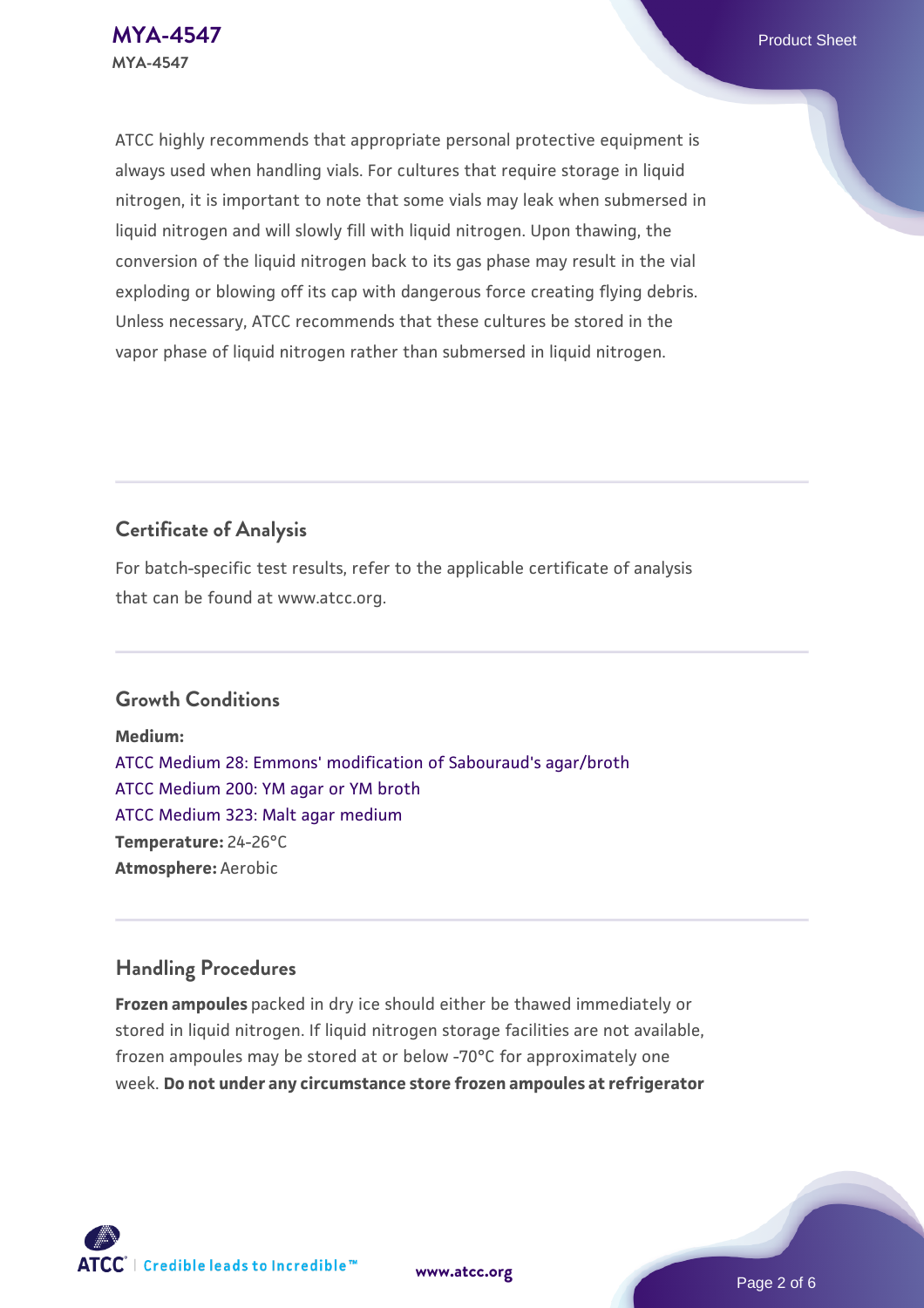

**freezer temperatures (generally -20°C).** Storage of frozen material at this temperature will result in the death of the culture.

- 1. To thaw a frozen ampoule, place in a **25°C to 30°C** water bath, until just thawed (**approximately 5 minutes**). Immerse the ampoule just sufficient to cover the frozen material. Do not agitate the ampoule.
- 2. Immediately after thawing, wipe down ampoule with 70% ethanol and aseptically transfer at least 50 µL (or 2-3 agar cubes) of the content onto a plate or broth with medium recommended.
- 3. Incubate the inoculum/strain at the temperature and conditions recommended. Inspect for growth of the inoculum/strain regularly. The sign of viability is noticeable typically after 1-2 days of incubation. However, the time necessary for significant growth will vary from strain to strain.

#### **Notes**

Additional information on this culture is available on the ATCC<sup>®</sup> web site at www.atcc.org.

#### **Material Citation**

If use of this material results in a scientific publication, please cite the material in the following manner: MYA-4547 (ATCC MYA-4547)

#### **References**

References and other information relating to this material are available at www.atcc.org.

#### **Warranty**



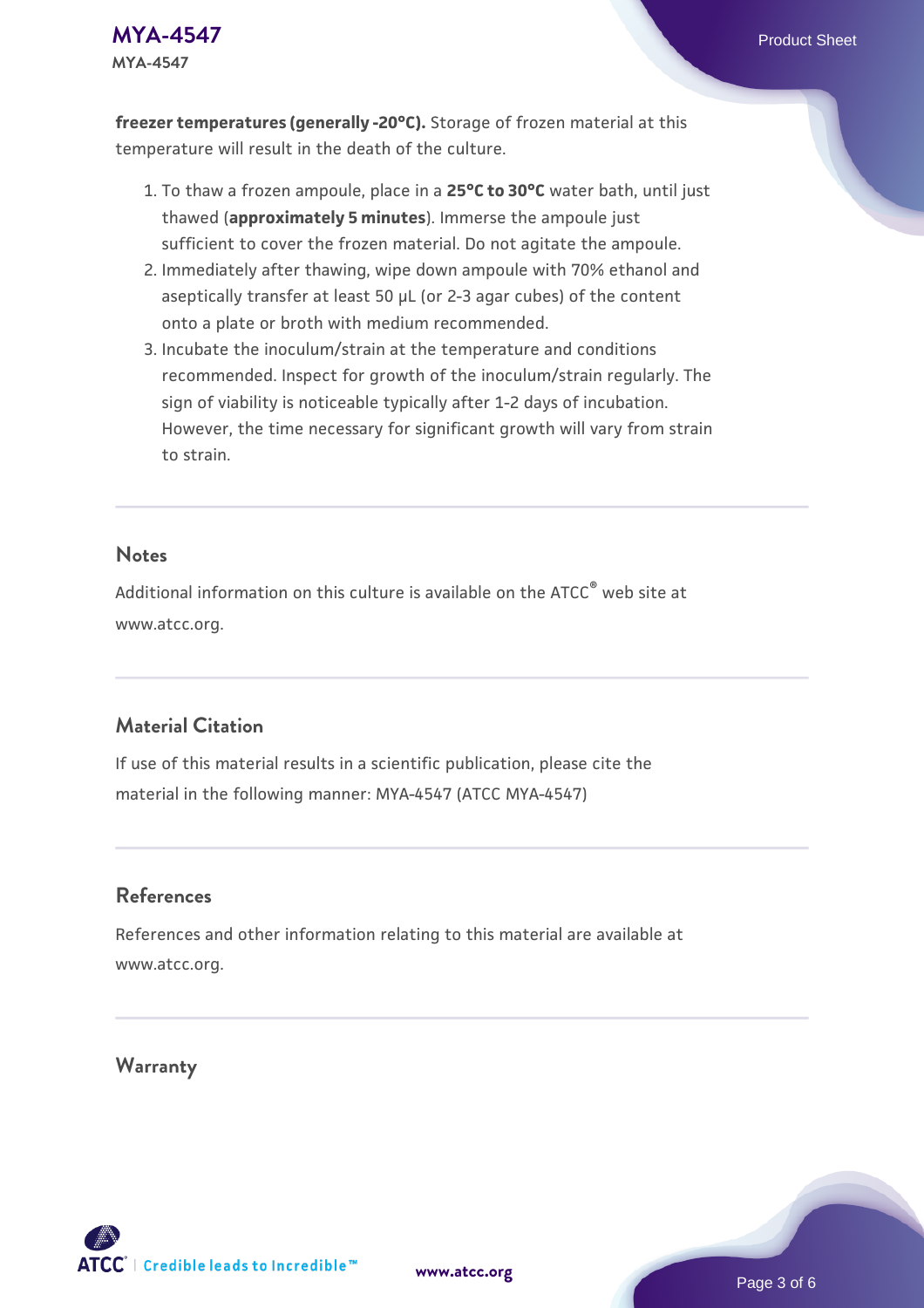The product is provided 'AS IS' and the viability of ATCC® products is warranted for 30 days from the date of shipment, provided that the customer has stored and handled the product according to the information included on the product information sheet, website, and Certificate of Analysis. For living cultures, ATCC lists the media formulation and reagents that have been found to be effective for the product. While other unspecified media and reagents may also produce satisfactory results, a change in the ATCC and/or depositor-recommended protocols may affect the recovery, growth, and/or function of the product. If an alternative medium formulation or reagent is used, the ATCC warranty for viability is no longer valid. Except as expressly set forth herein, no other warranties of any kind are provided, express or implied, including, but not limited to, any implied warranties of merchantability, fitness for a particular purpose, manufacture according to cGMP standards, typicality, safety, accuracy, and/or noninfringement.

#### **Disclaimers**

This product is intended for laboratory research use only. It is not intended for any animal or human therapeutic use, any human or animal consumption, or any diagnostic use. Any proposed commercial use is prohibited without a license from ATCC.

While ATCC uses reasonable efforts to include accurate and up-to-date information on this product sheet, ATCC makes no warranties or representations as to its accuracy. Citations from scientific literature and patents are provided for informational purposes only. ATCC does not warrant that such information has been confirmed to be accurate or complete and the customer bears the sole responsibility of confirming the accuracy and completeness of any such information.

This product is sent on the condition that the customer is responsible for and assumes all risk and responsibility in connection with the receipt, handling, storage, disposal, and use of the ATCC product including without limitation



**[www.atcc.org](http://www.atcc.org)**

Page 4 of 6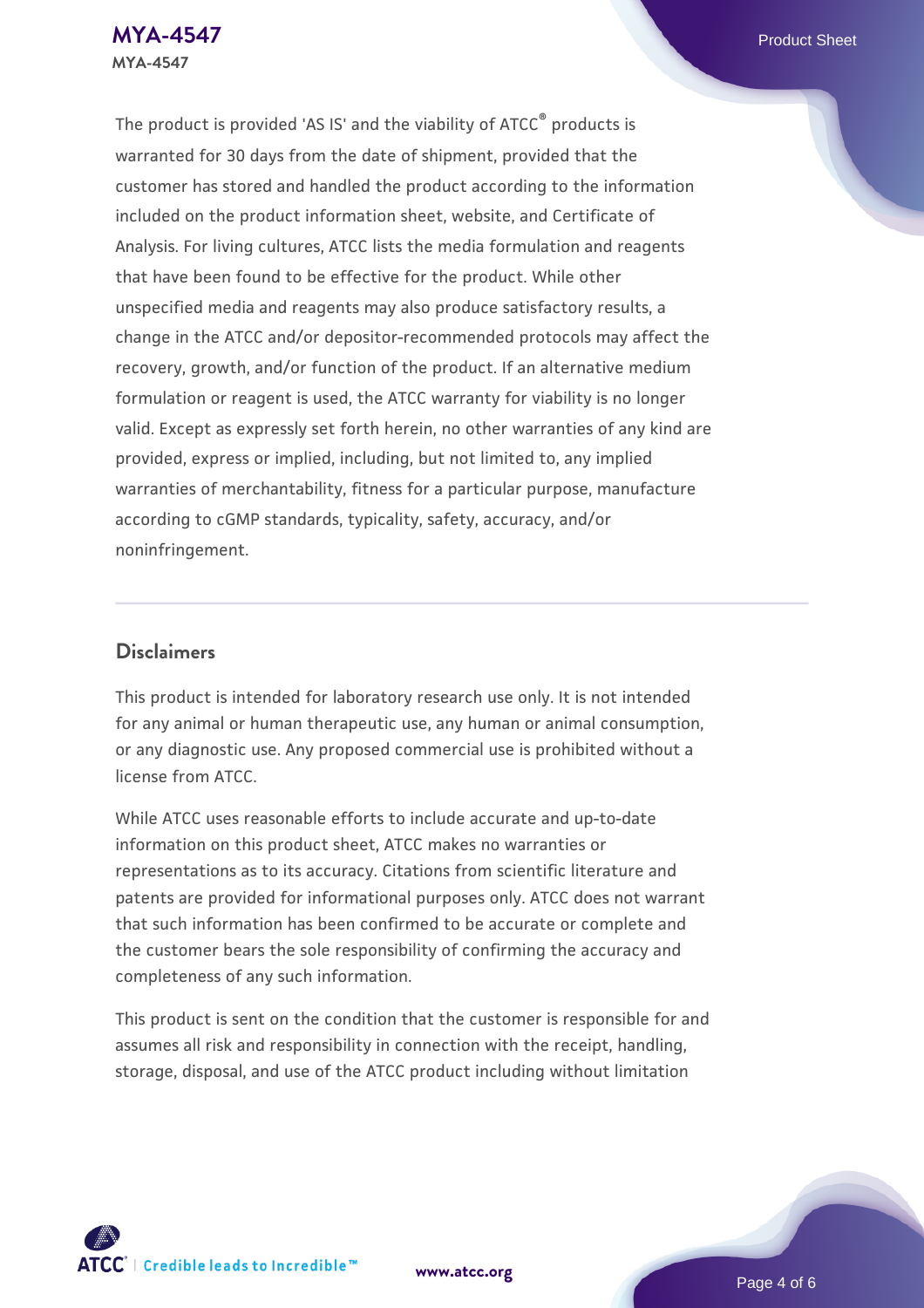taking all appropriate safety and handling precautions to minimize health or environmental risk. As a condition of receiving the material, the customer agrees that any activity undertaken with the ATCC product and any progeny or modifications will be conducted in compliance with all applicable laws, regulations, and guidelines. This product is provided 'AS IS' with no representations or warranties whatsoever except as expressly set forth herein and in no event shall ATCC, its parents, subsidiaries, directors, officers, agents, employees, assigns, successors, and affiliates be liable for indirect, special, incidental, or consequential damages of any kind in connection with or arising out of the customer's use of the product. While reasonable effort is made to ensure authenticity and reliability of materials on deposit, ATCC is not liable for damages arising from the misidentification or misrepresentation of such materials.

Please see the material transfer agreement (MTA) for further details regarding the use of this product. The MTA is available at www.atcc.org.

# **Copyright and Trademark Information**

© ATCC 2021. All rights reserved.

ATCC is a registered trademark of the American Type Culture Collection.

#### **Revision**

This information on this document was last updated on 2021-05-20

### **Contact Information**

ATCC 10801 University Boulevard Manassas, VA 20110-2209 USA